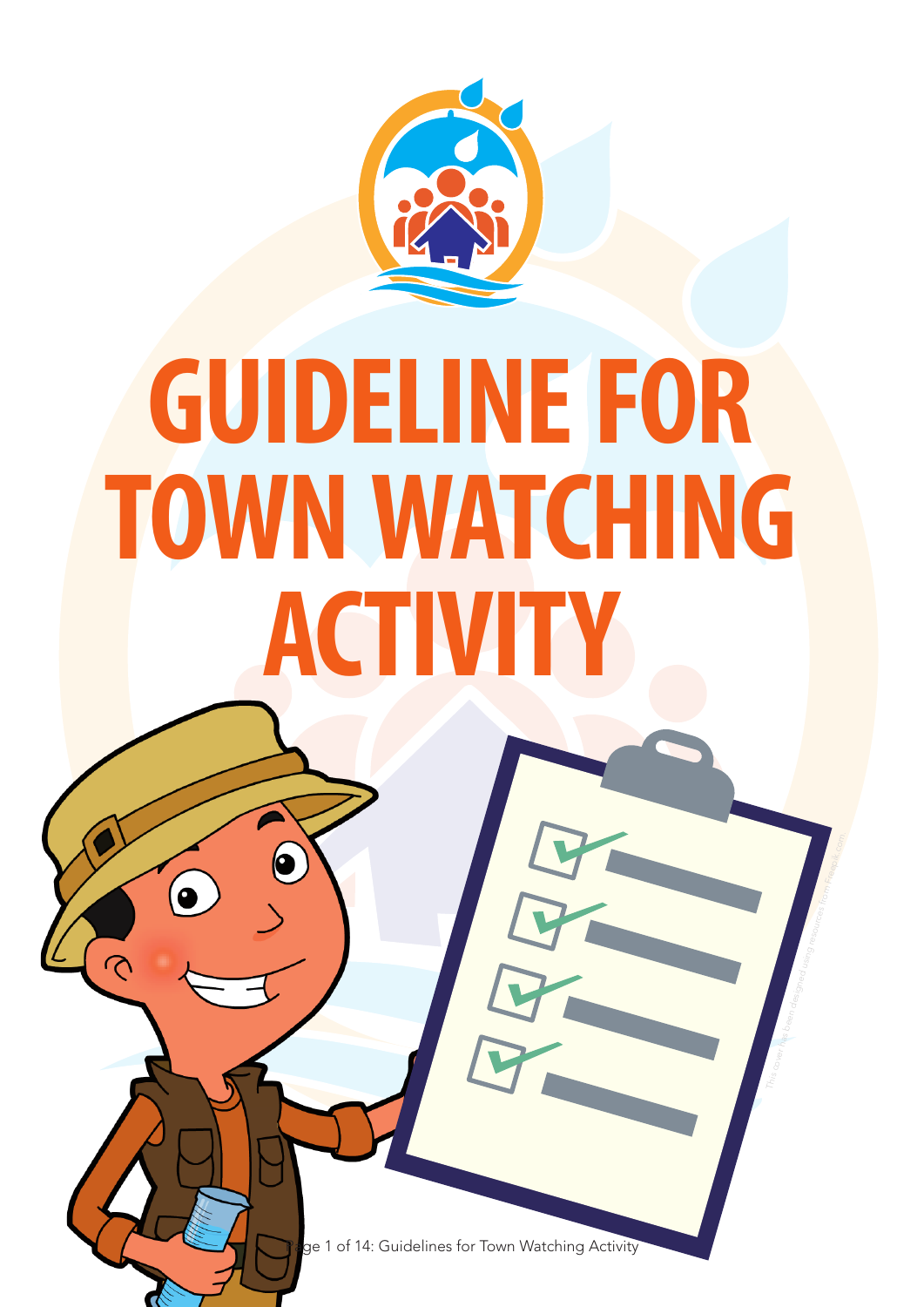

## **Guidelines for Town Watching Activity**

## INTRODUCTION

FLOOD Ranger Programme is a community-based programme developed in 2014 by the Global Environment Centre (GEC) and Malaysia Water Partnership (MyWP) that empowers the stakeholders in preparing for flood disasters. The FLOOD Ranger Programme emphasised on six components; i.e. SMART Partnership, Module, Training/Workshop, Tools and Materials (guideline and form), PREPARE Training and Post Training Activities.

The flood PREPARE approach was customised to suite the bottom-up and civic science approach specifically on community-based flood resilience through the following steps: (1) Preparedness; (2) Action; and (3) Recovery. Under the step number 2 of Action, a Town Watching activity will be executed through the development of Community-based Flood Hazard Map and Community-based Flood Response Plan.

Town Watching is an activity that engages the communities in integrated flood management. It was originally used in town planning; however, it can also be used in prevention of disaster impact such as flooding. It is used to identify areas prone to danger and routes that are safe for travel during the flooding within the community residential area. The Town Watching activity focuses on two main outputs (Community-based Flood Hazard Map and Response Plan) that will be combined into one simple map known as Town Watching Map.

## INTRODUCTION OF CBFHM AND CBFRP

#### COMMUNITY-BASED FLOOD HAZARD MAP (CBFHM)

emphasises on how local community can develop their own map using:

- local knowledge and experience; and the current condition
- 1. Compile all potential hazards/risks found within the area.
- 2. Compile all the proposed safe routes.
- 3. Discuss the advantages and disadvantages of the proposed safe routes and finalise the best (safest and fastest).
- 
- 4. Once finalised, transfer all the information into map.

This map helps the communities to better understand their disaster risks, allowing them to take actions to reduce the risks and be aware of the safe spaces and evacuation routes that will be used during flooding.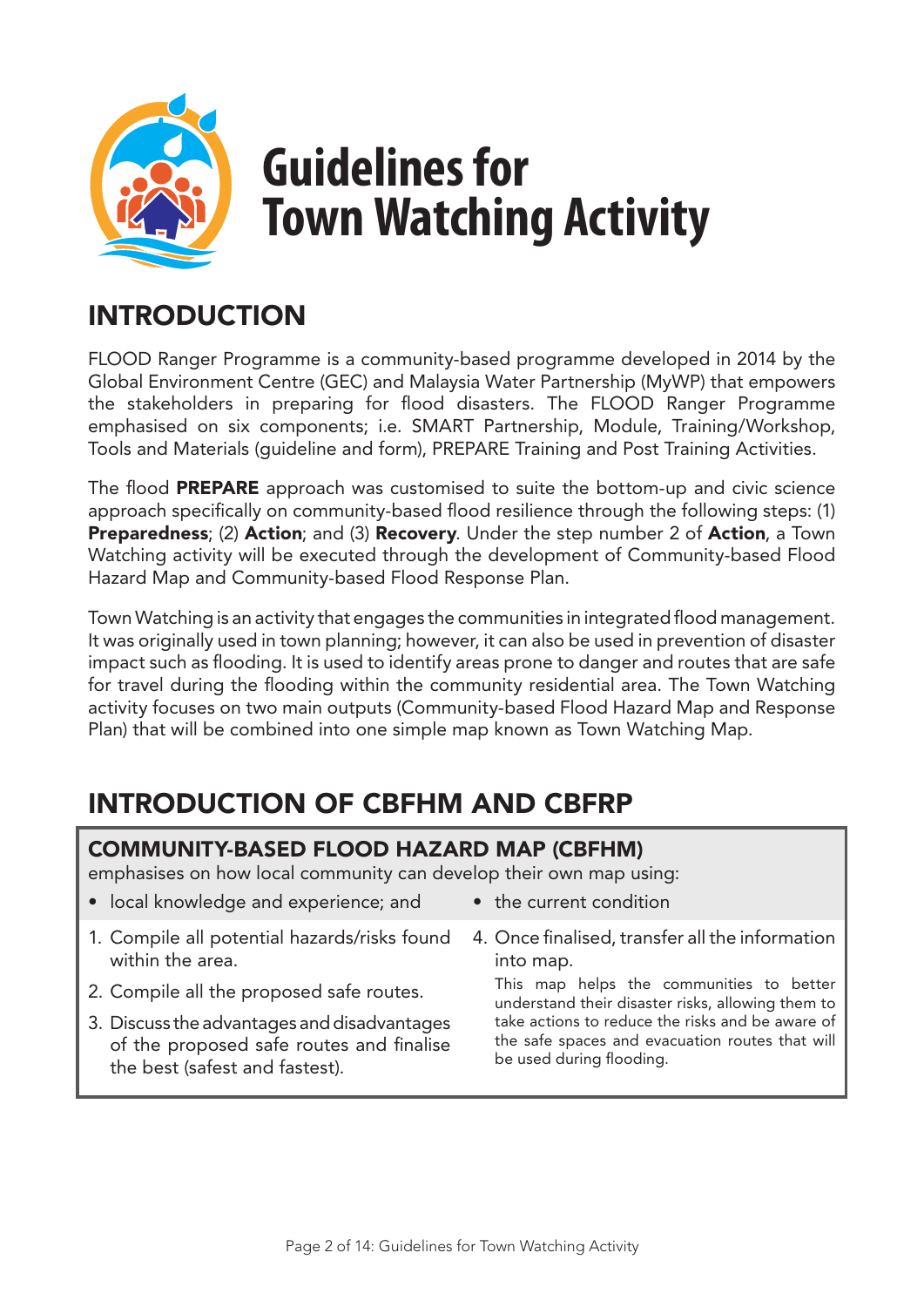#### COMMUNITY-BASED FLOOD RESPONSE PLAN (CBFRP)

is a list of actions to take in preparing the safe route during flooding and emphasise on things to be done prior involving:

- individual; community; agencies; and others
- 1. Discuss on the mitigation measures for every potential hazards/risk found within CBFHM.
- 2. Compile all identified Local Community Flood Gathering Centre (LCFGC).
- 
- 3. Discuss the advantages and disadvantages of the proposed:
	- mitigation measures; and
	- Local Community Flood Gathering Centre.
- 4. Once finalised, transfer all theinformation into a map.

The map should be their main reference during flood disaster.

## FOUR MAIN COMPONENTS

#### 1. SELECTION OF PROJECT SITE

#### A.Based on the need

- Flood prone areas
- Frequently affected community

#### B. Suggestion/Recommendation

- • Local authorities
- • Agencies
- C. Project needs/funder/supporter

#### 2. EARLY PREPARATION

#### A.Identifying area of concern

- i. Identify targeted location of Town Watching activity
	- Flood disaster prone area (priority)
	- Interested community group
- ii. Identify community members
	- Local leaders/champions e.g.: Residents Association

iii. Identify stakeholder

• Local government, relevant agencies, NGOs, associations, etc.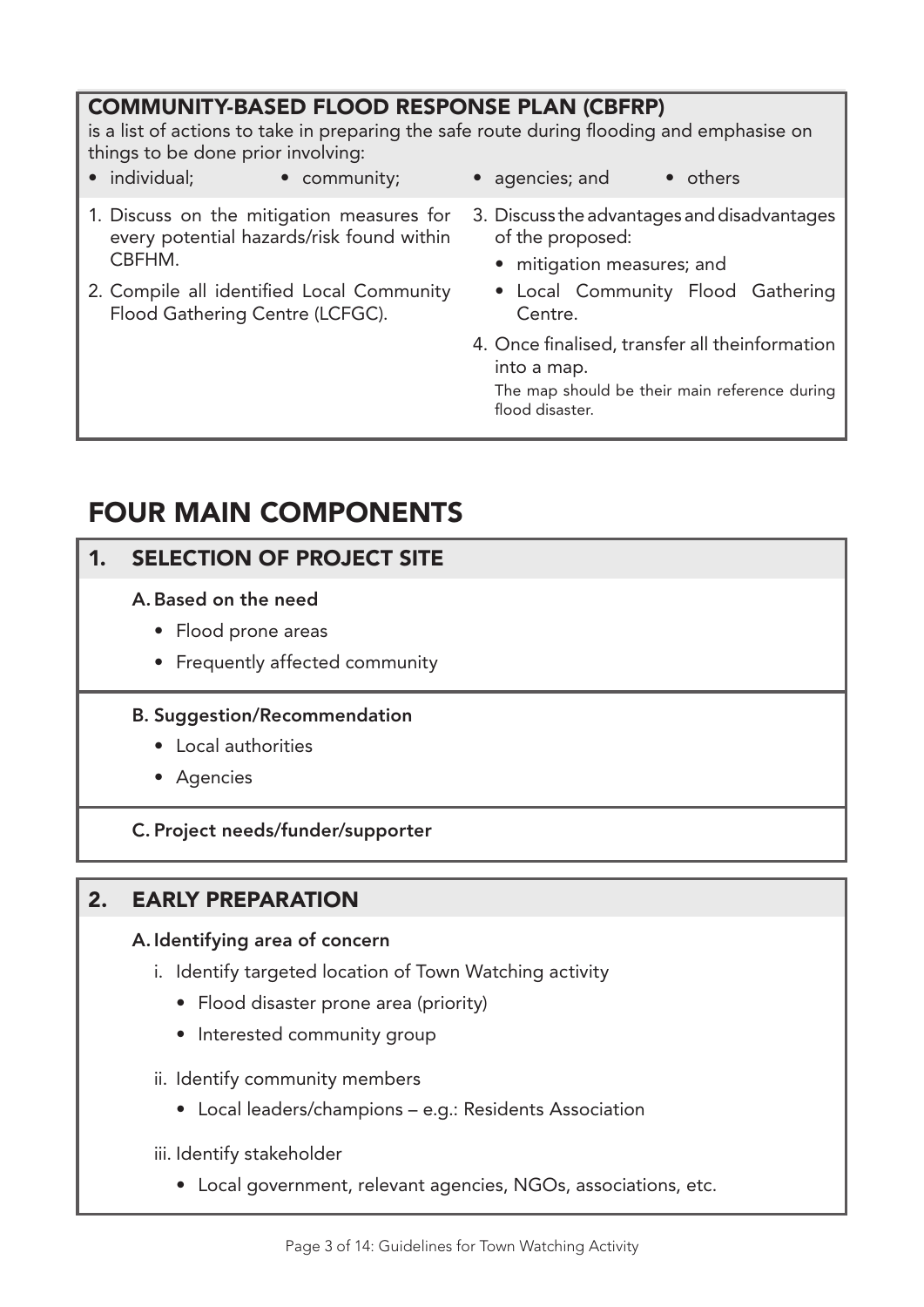#### B. Preparation of area map

- i. Get the map of the targeted area
	- A3 sized map
	- Topography or/and street map
	- Ensure map is very clear (high resolution)
	- Simplify the map as reference and work sheet Highlight the streets, buildings and other facilities as well features like river and drainage system in the map

#### ii. Break the targeted area map into smaller areas

• Community can be divided into a few groups to cover all areas

#### C. Preparation of necessary tools

Set a checklist of all tools and materials needed during the activity.

- Sticky notes
- Colored Pen/ Markers/pencils
- Colored stickers
- • Digital Camera/Phone camera
- GPS Navigators (optional)
- Clip board and notebooks
- Mahjong Paper or A1 sized paper
- Town Watching Form

#### D. Prepare Town Watching Mapping Form

- i. Use the Town Watching Mapping Form for the onsite activity. Download and print from the RIVER Ranger website (http://www.riverranger.my/FloodRanger)
- ii. The main focuses are to:
	- Identify the Local Community Flood Gathering Centre (LCFGC);
	- Propose the safe route(s) to LCFG from respective houses;
	- Identify all hazards & risks along the proposed safe routes;
	- Collect information on related community profiles; and
	- • Identify any resources in that area.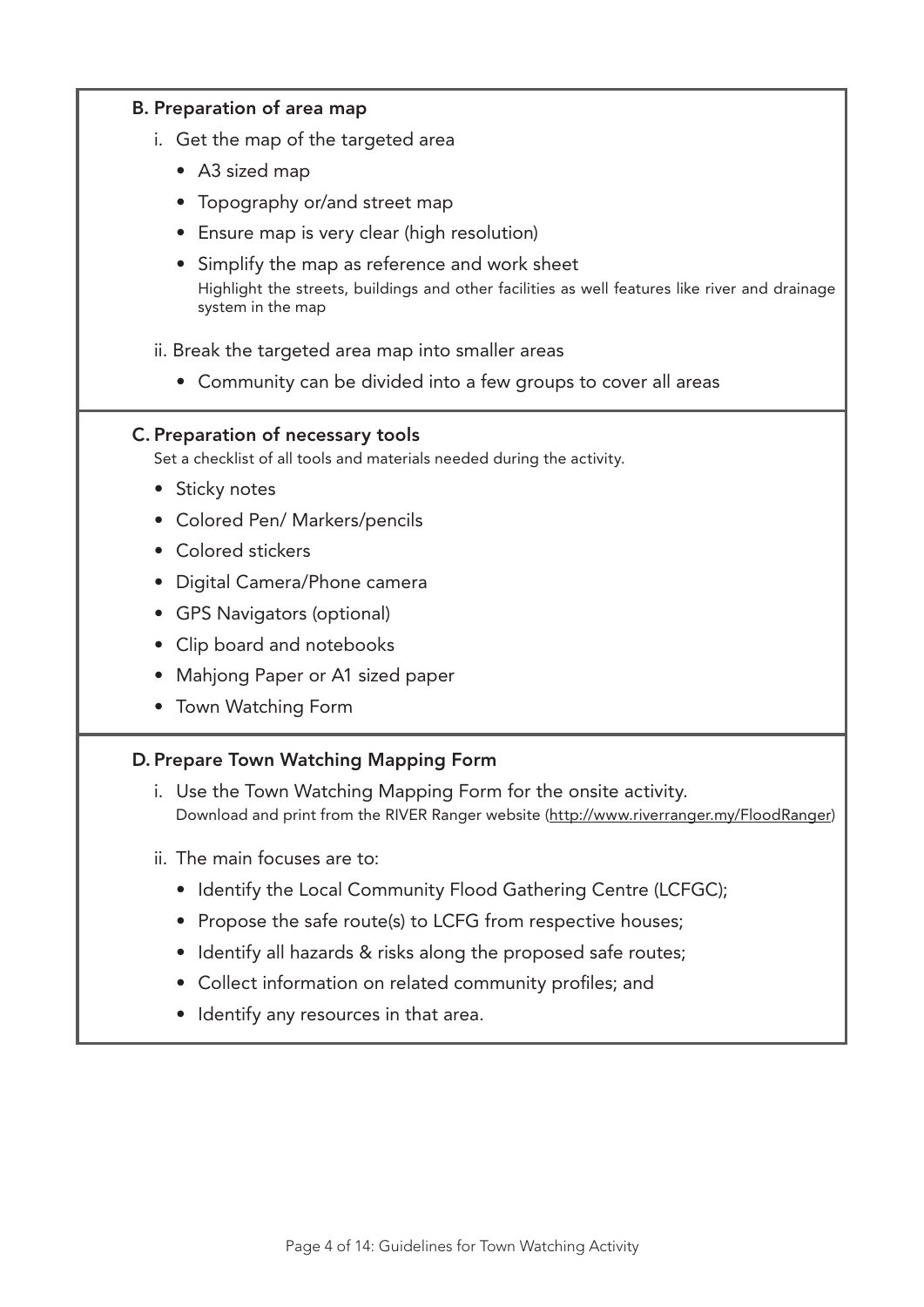| <b>E. Identification of Resource Person</b>                                                                                                                                                                                                         |
|-----------------------------------------------------------------------------------------------------------------------------------------------------------------------------------------------------------------------------------------------------|
| i. Identify the trainer, group leader(s), facilitator(s) and resource personnel (internal<br>and external).                                                                                                                                         |
| • Appoint those who are familiar with the area (local knowledge).                                                                                                                                                                                   |
| Having a resource person that knows the area or experienced in disaster<br>$\bullet$<br>management and community preparedness is an added advantage; agencies,<br>NGOs, experience community champions or subject-matter experts (if<br>available). |
| ii. Plan the details and specific task/role of each community member.                                                                                                                                                                               |
| • Divide the tasks accordingly especially during the on-site activity; e.g.,<br>observer (specific task), photographer, note-taker, community inter-viewer.                                                                                         |
| F. Determine the meeting/discussion facility                                                                                                                                                                                                        |
| i. Identify the area/building suitable for group discussion and presentation                                                                                                                                                                        |
| • To ensure the location is accessible to all                                                                                                                                                                                                       |
| • Usually located in the middle of the targeted area                                                                                                                                                                                                |
| ii. Ensure basic facilities are available                                                                                                                                                                                                           |
| • Tables, chairs, toilet, power supply etc.                                                                                                                                                                                                         |
| <b>G.</b> Insurance                                                                                                                                                                                                                                 |
| Coverage for the event (training) - covers all the participating members.                                                                                                                                                                           |

#### 3. IMPLEMENTATION OF TOWN WATCHING ACTIVITY

#### A.Preliminary Review of the Area:

- Introduce the targeted area using printed map or PowerPoint and videos to the participating communities.
- Divide the participants into few groups as per needs.
- Manage the time (appoint a time keeper); ensures all aspect of the quidelines and checklist are covered.
- Provide each group with their own area/base map.
- Ensure participants make notes and take photographs of the aspects found within the area: disadvantageous (hazards/risks) and advantageous (resources).
- Interview other local residents to obtain specific local information and past experiences, identify the people that requires special assistance.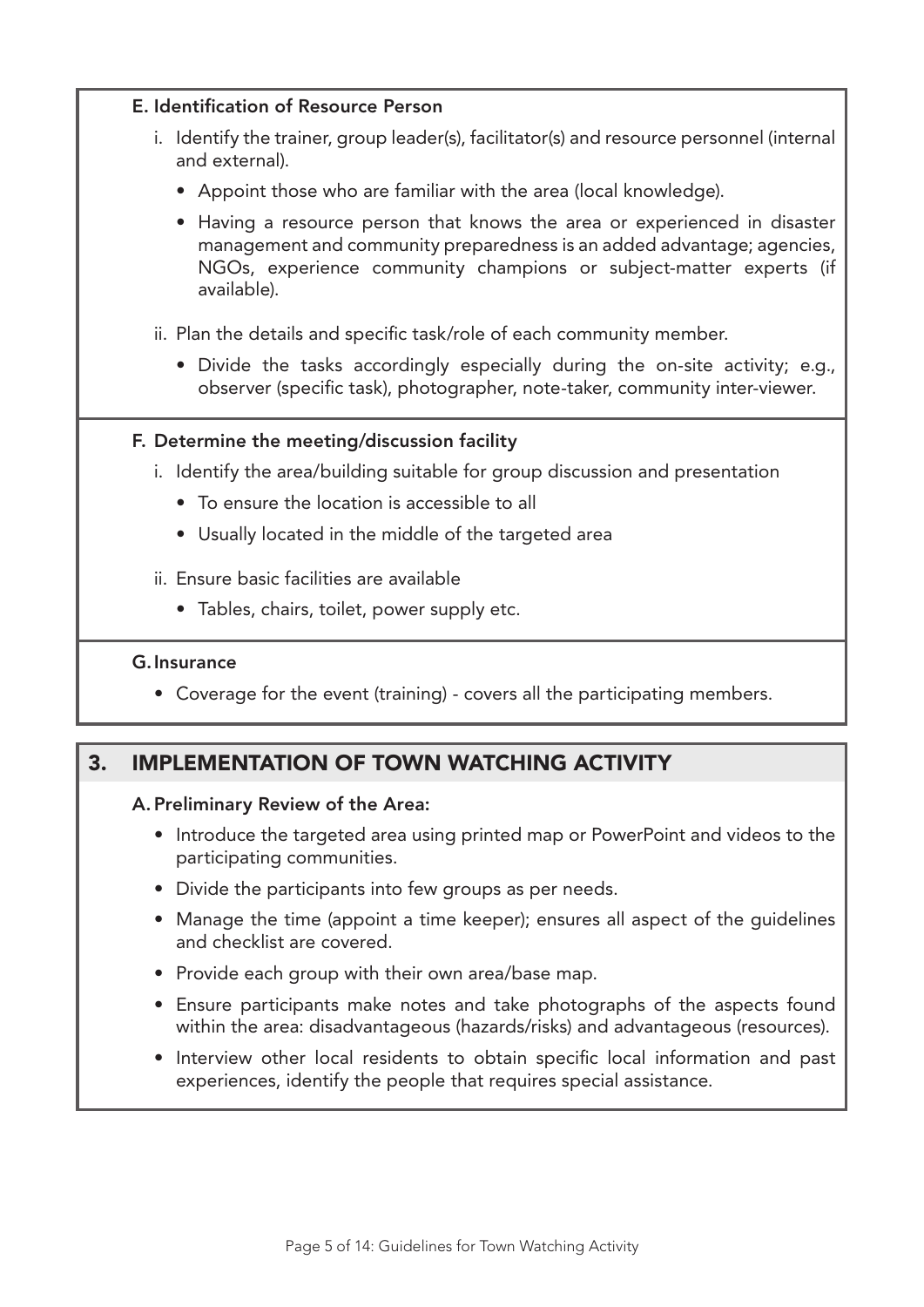| <b>B. Town Watching Map Development:</b>                                                                                                                                                                                                |
|-----------------------------------------------------------------------------------------------------------------------------------------------------------------------------------------------------------------------------------------|
| • Once preliminary review is completed, participants need to tidy up their finding(s)/<br>observation(s) and compile all data to be converted into a flood hazard map and<br>flood response plan.                                       |
| • Each group's flood hazard map and flood response plan should include<br>information of potential risk areas, hazard obstacles, previous inundation areas,<br>evacuation shelters and routes, locations of the vulnerable people, etc. |
| • Record and sketch all observations and surveys.                                                                                                                                                                                       |
| • Attach all information, photos and notes from the review with the map, to<br>develop their own Community-based Town Watching Map: CBFHM & CBFRP.                                                                                      |
| <b>C. Presentations and Discussions:</b>                                                                                                                                                                                                |
| • Discuss the OVERALL vulnerabilities, possible counter measures, priorities,<br>degrees of difficulty and responsibilities to implement each proposed mitigation,<br>etc.                                                              |
| • Each group presents their community-based hazard map and response plan<br>to the members of the other groups and discuss the feasibilities and ways to<br>integrate between the groups.                                               |
| • Then, the trainer/coordinator/leader combines and merges all the sub-plan into<br>one main plan.                                                                                                                                      |
| • Finally, the trainer need to summarise the problems, proposed mitigation and<br>future action plans that had been developed by this Town Watching exercise.                                                                           |
| D. Submission and Sharing:                                                                                                                                                                                                              |
| The completed Town Watching Map should contain:                                                                                                                                                                                         |
| • Handover to the related/relevant agencies for their record and action.                                                                                                                                                                |
| Distribute to public spaces (community hall, religious centre).                                                                                                                                                                         |
| Promote its use to the community and remind constantly during meetings/<br>gathering.                                                                                                                                                   |
| <b>4. FOLLOW UP</b>                                                                                                                                                                                                                     |
| Organise a follow-up discussion with agencies:                                                                                                                                                                                          |
| On the feedback and response from agencies;                                                                                                                                                                                             |
| Types of support can be provided, i.e., upgrade drainage system, flood gate etc.;                                                                                                                                                       |
| Mitigations of the risk(s) and hazard(s) identified; and/or                                                                                                                                                                             |
| Endorsement of Community Flood Gathering Center (CFGC) and safe route.<br>$\bullet$                                                                                                                                                     |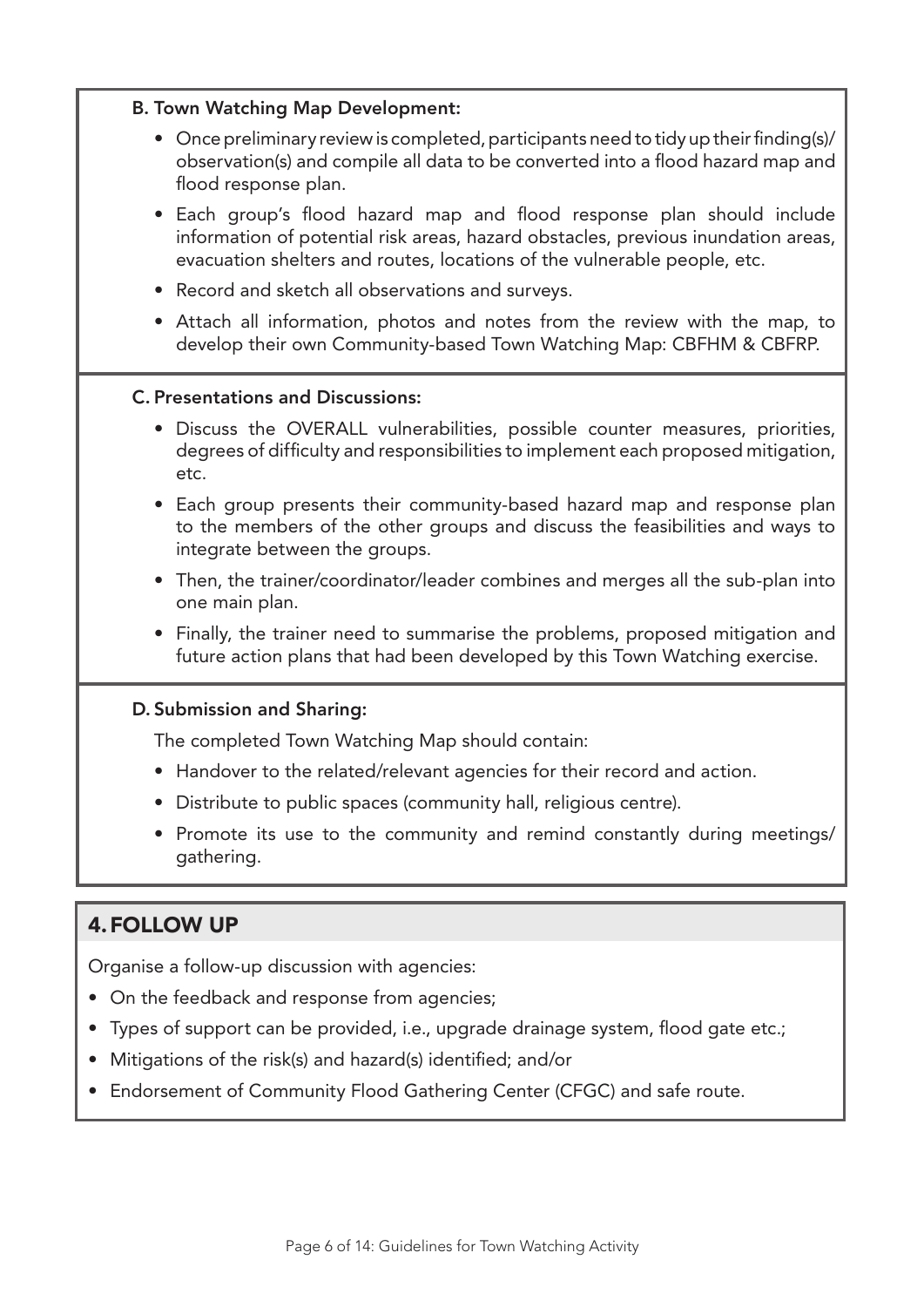

# **Town Watching Mapping Form**

| <b>COMMUNITY</b><br><b>NAME:</b> |  |
|----------------------------------|--|
| <b>DATE:</b>                     |  |
| <b>LOCATION:</b>                 |  |

## This form is used to identify:

- the safe area as a Local Community Flood Gathering Centre;
- the safe route to the Local Community Flood Gathering Centre;
- the hazards and risks along safe routes to the Local Community Flood Gathering Centre;
- the methods and propose improvements to mitigate the identified hazards and risks; and
- the stakeholder (esp. agencies) responsibilities to take action on the proposed mitigation of the hazards identified including the cost and timeline.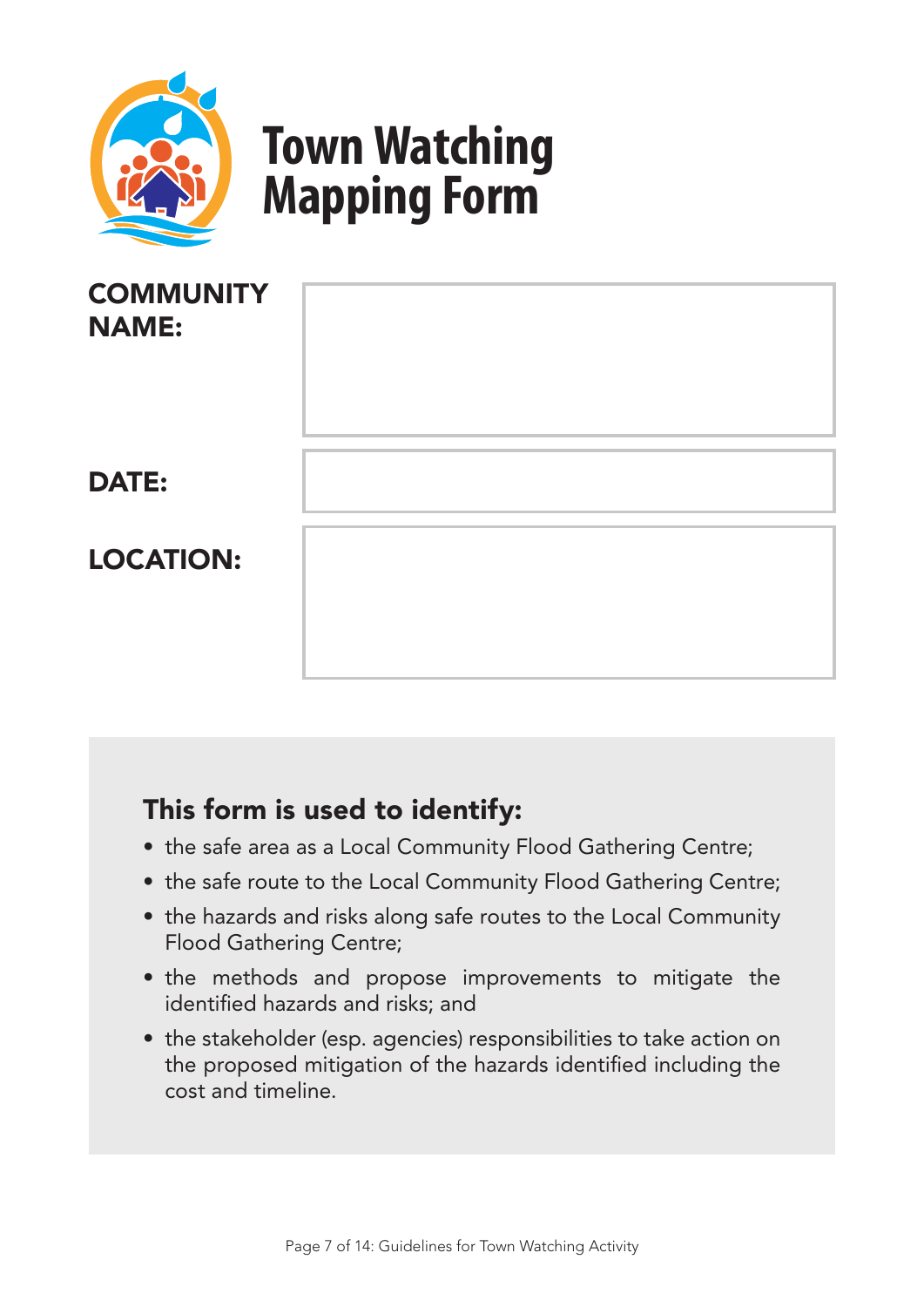## CHECKLIST FOR THE TOWN WATCHING ACTIVITY

| <b>BASELINE INFORMATION</b>                                                                                                                                                          |                                          |  |                                           |
|--------------------------------------------------------------------------------------------------------------------------------------------------------------------------------------|------------------------------------------|--|-------------------------------------------|
| Group Number:                                                                                                                                                                        | Group Leader's Name:                     |  |                                           |
| Start time:                                                                                                                                                                          | End Time:<br>Base Map: $\Box$ Yes<br>∩No |  |                                           |
| Digital/Phone Camera: □ Yes                                                                                                                                                          | $\Box$ No                                |  | Photo reference Number: $\Box$ Yes<br>∩No |
| Photo Number:                                                                                                                                                                        | Issues/Description:                      |  |                                           |
| <b>SITE/COMMUNITY AREA</b>                                                                                                                                                           |                                          |  |                                           |
| Name of the Area/Community site:                                                                                                                                                     |                                          |  |                                           |
| <b>GPS Coordinate:</b>                                                                                                                                                               |                                          |  |                                           |
| Local Government:                                                                                                                                                                    |                                          |  |                                           |
| No. of People /Families:<br>Type of area/residential:                                                                                                                                |                                          |  |                                           |
| Was the area flooded before? $\Box$ Yes<br>$\Box$ No<br>If yes, how frequently does the area floods every year on average:<br>more than 3 times<br>once                              |                                          |  |                                           |
| When was the last time the area flooded? (year/date)                                                                                                                                 |                                          |  |                                           |
| Flood type: $\Box$ River floods<br>$\Box$ Regional floods<br>$\Box$ Localised floods<br>$\Box$ Flash floods<br>$\Box$ Urban floods<br>Rural and agriculture floods<br>Coastal floods |                                          |  |                                           |
| feet/cm<br>Maximum level during recent floods:                                                                                                                                       |                                          |  |                                           |
| Local rainfall data: $\Box$ Yes;<br>mm/year<br>No                                                                                                                                    |                                          |  |                                           |
| Presence of floods early warning system in the area:<br>No<br>Yes                                                                                                                    |                                          |  |                                           |
| Alert of areas likely to be affected by future floods:<br>No<br>Yes                                                                                                                  |                                          |  |                                           |
| Availability of public information board for flooding:<br>No<br>Yes                                                                                                                  |                                          |  |                                           |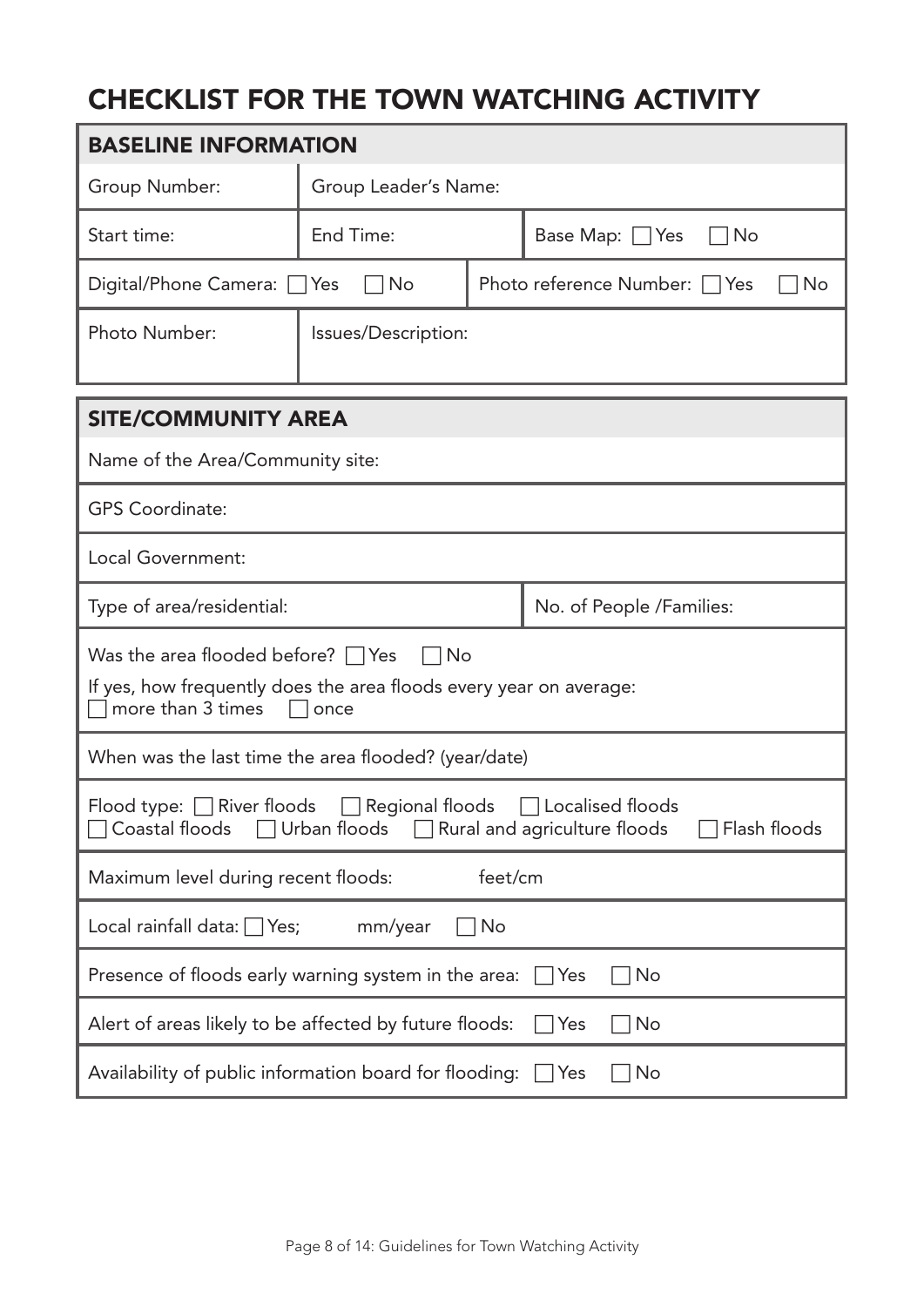| <b>FACILITIES WITHIN THE COMMUNITY AREA</b>                                                                                                                          |                      |                                                                                                                  |                                                                                                                                                                                                                  |                                  |
|----------------------------------------------------------------------------------------------------------------------------------------------------------------------|----------------------|------------------------------------------------------------------------------------------------------------------|------------------------------------------------------------------------------------------------------------------------------------------------------------------------------------------------------------------|----------------------------------|
| No. of facilities:<br>• School and university:<br>Mosque/temple/church:<br>• Community hall:<br>Residential plan: $\Box$ Yes<br>No<br>No<br>Drainage map: $\Box$ Yes | $\bullet$<br>Others: | <b>Emergency Facilities:</b><br>• Police station:<br>• Fire Department:<br>Clinic/Hospital:<br>• Welfare Centre: | $\Box$ Yes, distance: ___ km<br>$\Box$ Yes; distance $\Box$ km<br>$\Box$ Yes; distance $\Box$ km<br>• Community Centre: Yes; distance ___ km<br>$\Box$ Yes; distance $\Box$ km<br>$\Box$ Yes; distance $\Box$ km | No<br>No<br>No<br>No<br>No<br>No |
| <b>FLOOD EVACUATION CENTER/ SHELTERS</b>                                                                                                                             |                      |                                                                                                                  |                                                                                                                                                                                                                  |                                  |
| Available of flood evacuation centers /shelters: $\Box$ Yes                                                                                                          |                      |                                                                                                                  | No                                                                                                                                                                                                               |                                  |
| Type of space: $\Box$ Open<br>$\Box$ Closed                                                                                                                          |                      |                                                                                                                  | More than one storey: $\Box$ Yes<br>No                                                                                                                                                                           |                                  |
| Ownership: $\Box$ Public<br>Private<br>Others:<br>$\perp$                                                                                                            |                      |                                                                                                                  |                                                                                                                                                                                                                  |                                  |
| Capacity: ___ pax                                                                                                                                                    | <b>Owner's Name:</b> |                                                                                                                  |                                                                                                                                                                                                                  |                                  |
| <b>CRITICAL NEED FACILITIES</b>                                                                                                                                      |                      |                                                                                                                  |                                                                                                                                                                                                                  |                                  |
| <b>Water Supply:</b>                                                                                                                                                 |                      |                                                                                                                  | $\Box$ Yes: $\Box$ in working condition/ $\Box$ requires upgrades                                                                                                                                                | $\neg$ No                        |
| Power Supply:                                                                                                                                                        |                      |                                                                                                                  | □ Yes: ___ in working condition/ ___ requires upgrades                                                                                                                                                           | No                               |
| Access Road:                                                                                                                                                         |                      |                                                                                                                  | $\Box$ Yes: ___ in working condition/ ___ requires upgrades                                                                                                                                                      | $\Box$ No                        |
| Communication:                                                                                                                                                       |                      |                                                                                                                  | Yes: ___ in working condition/ ___ requires upgrades                                                                                                                                                             | No                               |
| <b>Sufficient Toilets:</b>                                                                                                                                           |                      |                                                                                                                  | Yes: ___ in working condition/ ___ requires upgrades                                                                                                                                                             | No                               |
| Food Storage/Supply: □ Yes: ___nearby/ storage area                                                                                                                  |                      |                                                                                                                  | No                                                                                                                                                                                                               |                                  |
| Accessible by special needs/disable communities:<br>$\Box$ Yes: ___ in working condition/ ___ requires upgrades<br>No                                                |                      |                                                                                                                  |                                                                                                                                                                                                                  |                                  |
| Others:                                                                                                                                                              |                      |                                                                                                                  |                                                                                                                                                                                                                  |                                  |

*Note: Provide detailed information on the availability of the facilities and issues regarding the facilities.*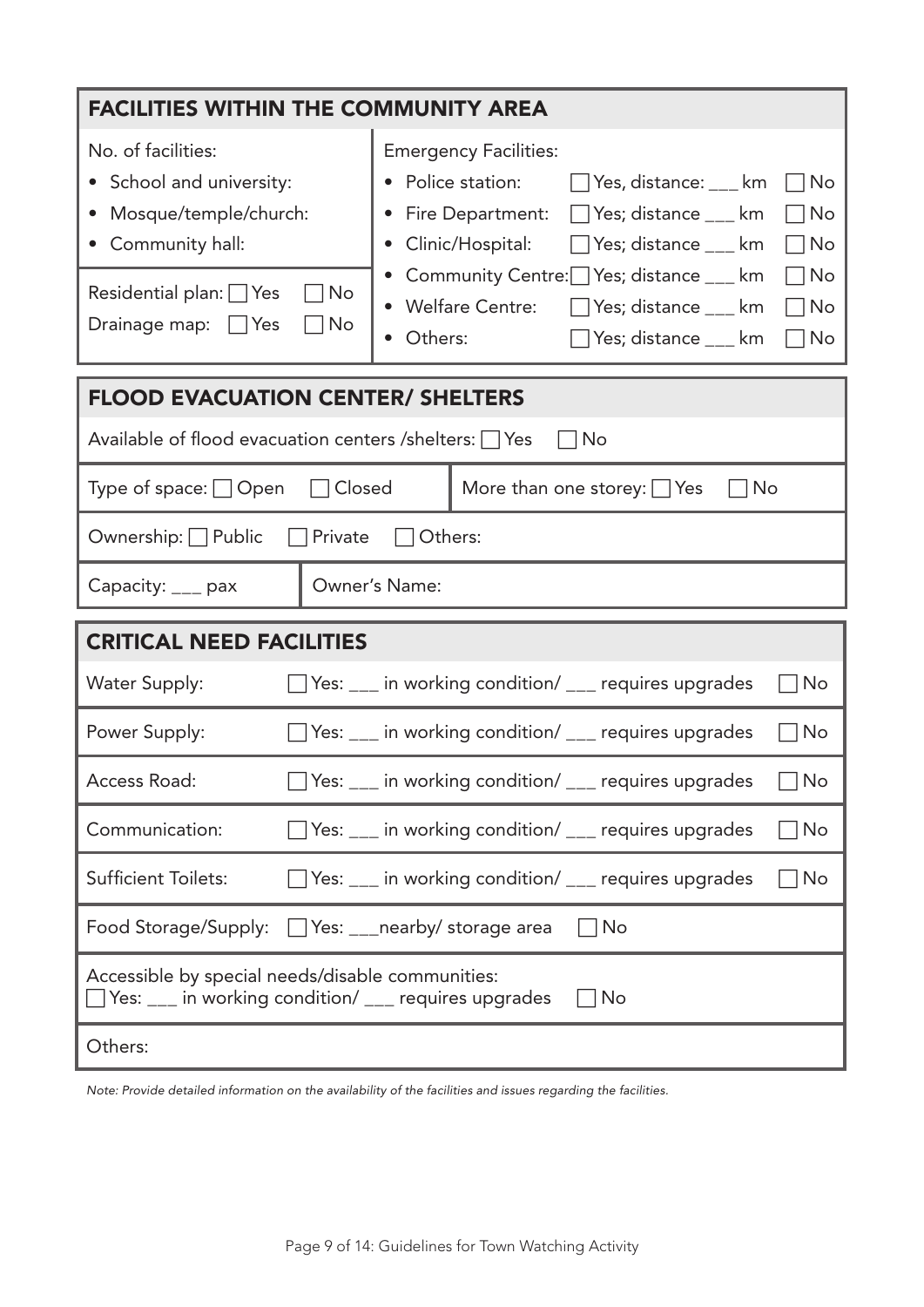| <b>EVACUATION ROUTES</b>                                                                      |                                                         |  |  |  |  |
|-----------------------------------------------------------------------------------------------|---------------------------------------------------------|--|--|--|--|
| Available routes: $\Box$ Yes<br>No                                                            | Alternative routes during a flood: Thes<br>No           |  |  |  |  |
| $Helipad:$ Yes<br>No                                                                          | Near to Evacuation Centre: □ Yes; distance ___ km<br>No |  |  |  |  |
| Others:                                                                                       |                                                         |  |  |  |  |
| <b>HAZARD AREAS</b>                                                                           |                                                         |  |  |  |  |
| Landslide prone areas:<br>Yes                                                                 | Flood prone areas:<br>No<br>No<br>Yes                   |  |  |  |  |
| The area/building located on/near slope of more than 30 degrees:                              | No<br>Yes                                               |  |  |  |  |
| Storm surge prone areas:<br>1 Yes                                                             | River/stream/water bodies:<br>No<br>No<br>Yes           |  |  |  |  |
| <b>ELEMENTS AT RISK</b>                                                                       |                                                         |  |  |  |  |
| Poor quality infrastructures:<br>$\neg$ No<br>Trees seen as obstacle: $\Box$ Yes<br>Yes<br>No |                                                         |  |  |  |  |
| Other barriers: $\Box$ Yes: ______                                                            | No                                                      |  |  |  |  |
| Street lights:<br>1 No<br>Electric poles/wiring on the road: $\Box$ Yes<br>Yes                |                                                         |  |  |  |  |
| Power House in flood prone Area: □ Yes<br>∏No                                                 |                                                         |  |  |  |  |
| Unstable structures:<br>No<br>Yes                                                             | Narrow bridge:<br>No<br>Yes                             |  |  |  |  |
| <b>COMMUNITY PROFILE</b>                                                                      |                                                         |  |  |  |  |
| No. of local people interviewed: ___ pax (details of each interview recorded separately)      |                                                         |  |  |  |  |
| No. of elderly: ___ pax                                                                       | Special needs/disabled people: ___ pax                  |  |  |  |  |
| Families with babies/children: ___ family unit with babies; ___ family unit with children     |                                                         |  |  |  |  |
| Families with pets: ___ family unit<br>Families with livestock: ___ family unit               |                                                         |  |  |  |  |
| Others:                                                                                       |                                                         |  |  |  |  |
| Notes:                                                                                        |                                                         |  |  |  |  |

- Buildings'/infrastructures' attributes are important to note as *they can be useful (advantage) during a flood.*
- • The information found during site visits (preliminary review of *area) should be available during the discussion session.*

• The Discussion should cover: (1) mitigation measures: dangerous spots, any solutions; evacuation places, easily accessible; evacuation routes, available/safe; any additional shortcuts required and warning information, reachability; (2) *recommendations and solutions.*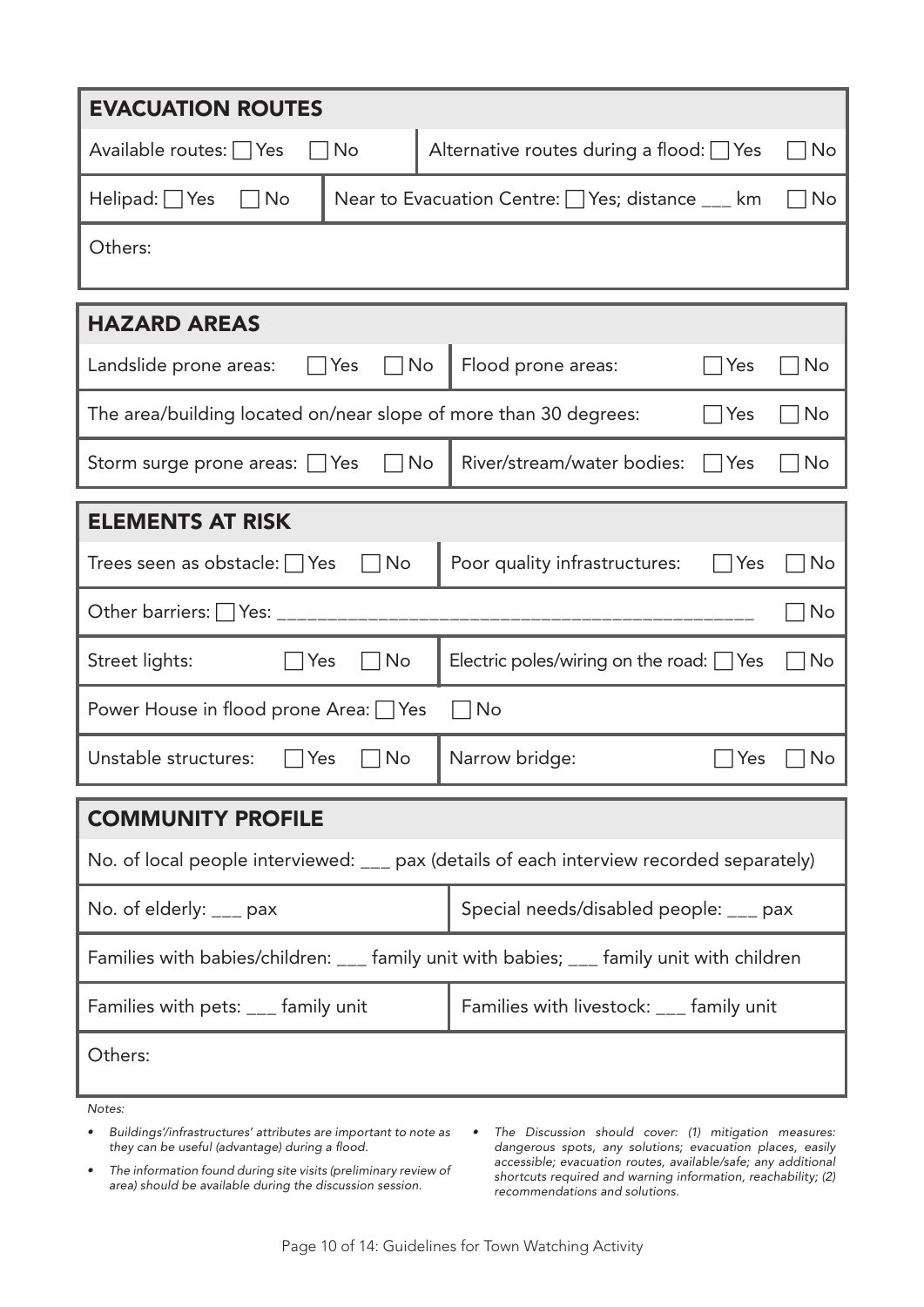| <b>Estimated</b><br>Cost                                         |  |  |       |
|------------------------------------------------------------------|--|--|-------|
| (Person In Charge)<br>Agencies                                   |  |  |       |
| Timeframe                                                        |  |  |       |
| Weaknesses & Enhancement<br>needed                               |  |  |       |
| Strengths & Advantages                                           |  |  |       |
| <b>Proposed Local Community</b><br><b>Flood Gathering Centre</b> |  |  | Note: |

## 1. LOCAL COMMUNITY FLOOD GATHERING CENTRE

to the evacuation centre.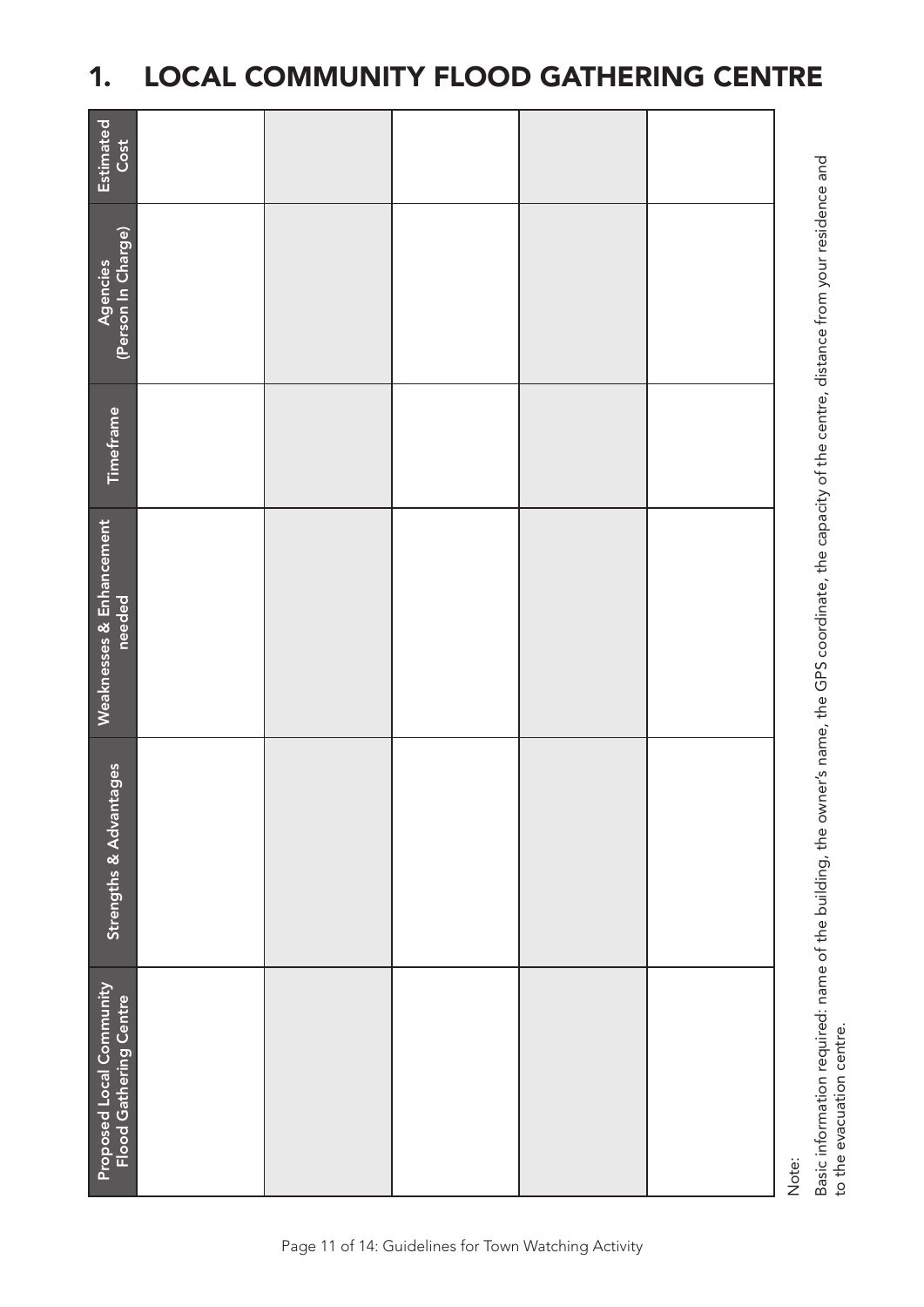### 2. LIST OF HAZARD / RISK ALONG THE PROPOSED SAFE ROUTES AND COMMUNITY PROFILE

| Detailed Description (notes)              |  |  |  |
|-------------------------------------------|--|--|--|
| Image<br>(no. of reference)               |  |  |  |
| Area / street / route /<br>GPS coordinate |  |  |  |
| Hazard / Risk                             |  |  |  |
| $\frac{1}{2}$                             |  |  |  |

Description includes: Description includes:

- a) Type of hazard: Erosion/landslide prone area high probability to collapse i.e. bridges, levees/dykes, roads, buildings, dangerous spots which Type of hazard: Erosion/landslide prone area - high probability to collapse i.e. bridges, levees/dykes, roads, buildings, dangerous spots which might submerged during the flooding, huge or dead tree trunks. might submerged during the flooding, huge or dead tree trunks.  $\widehat{\sigma}$
- b) Elements at Risk: Road barriers, electric poles, live power cables (construction work), wiring on the road, power circuit, water bodies (drain, lake, b) Elements at Risk: Road barriers, electric poles, live power cables (construction work), wiring on the road, power circuit, water bodies (drain, lake, pond or river), sharp and/or dangerous tools/items, uprooted trees or at risk of falling, houses at lowland or near riverbank, debris/dumping area. pond or river), sharp and/or dangerous tools/items, uprooted trees or at risk of falling, houses at lowland or near riverbank, debris/dumping area.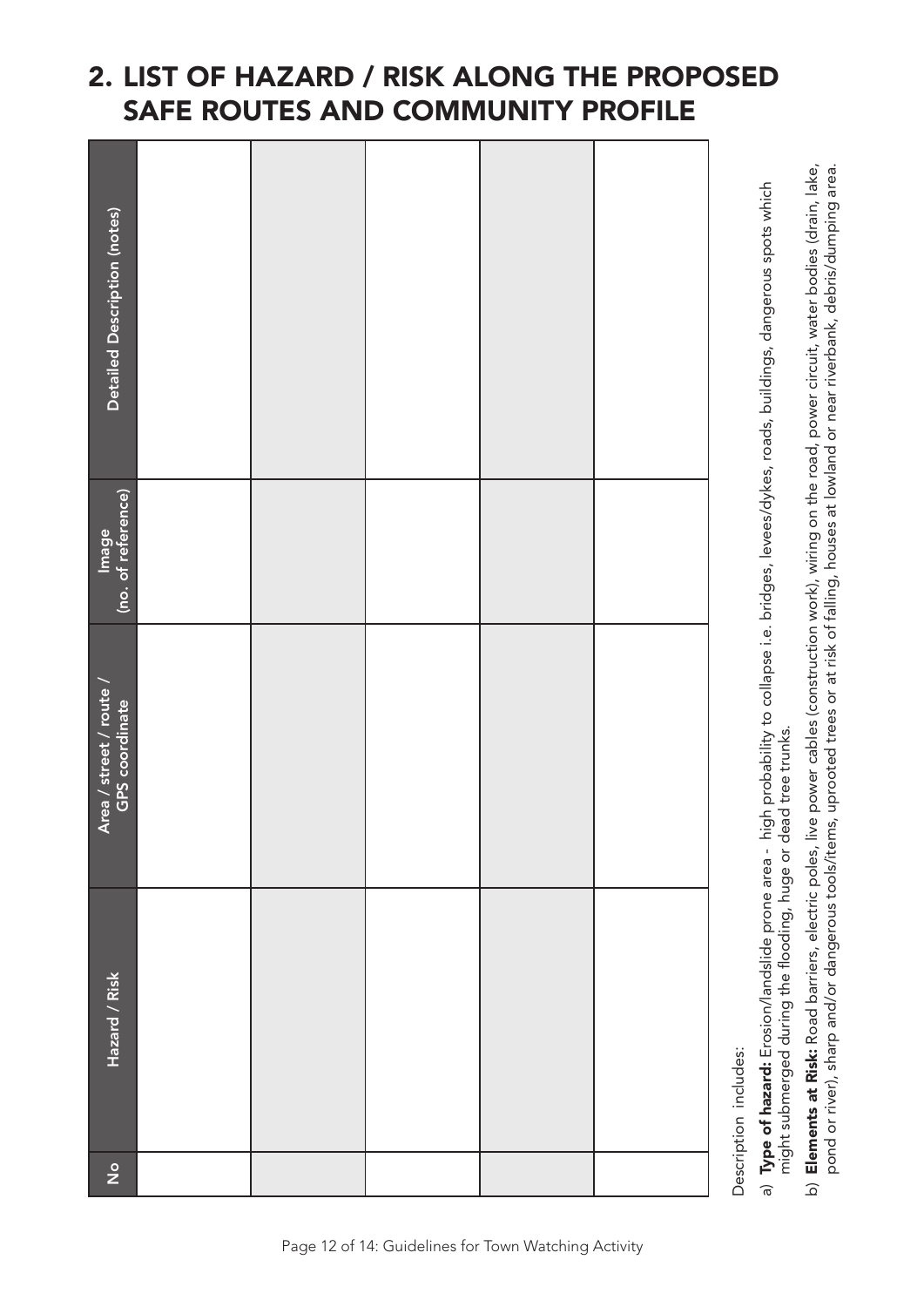## 3. GROUP FINDINGS: Community-based HAZARD MAP AND RESPONSE PLAN

|                                                    | <b>Detailed Description</b> |
|----------------------------------------------------|-----------------------------|
| Area /Street/ Route                                |                             |
|                                                    |                             |
|                                                    |                             |
|                                                    |                             |
| <b>GPS Coordinate</b>                              |                             |
| Image<br>(reference number)                        |                             |
| <b>Identified Problem</b>                          |                             |
| Hazard / Risk / Liability<br>/ Asset               |                             |
| Proposed solution<br>/ improvement /<br>Suggestion |                             |
| Timeline/framework                                 |                             |
| Expected outcome                                   |                             |
| Proposed responsible<br>agencies/stakeholders      |                             |
| <b>Estimated Budget</b>                            |                             |